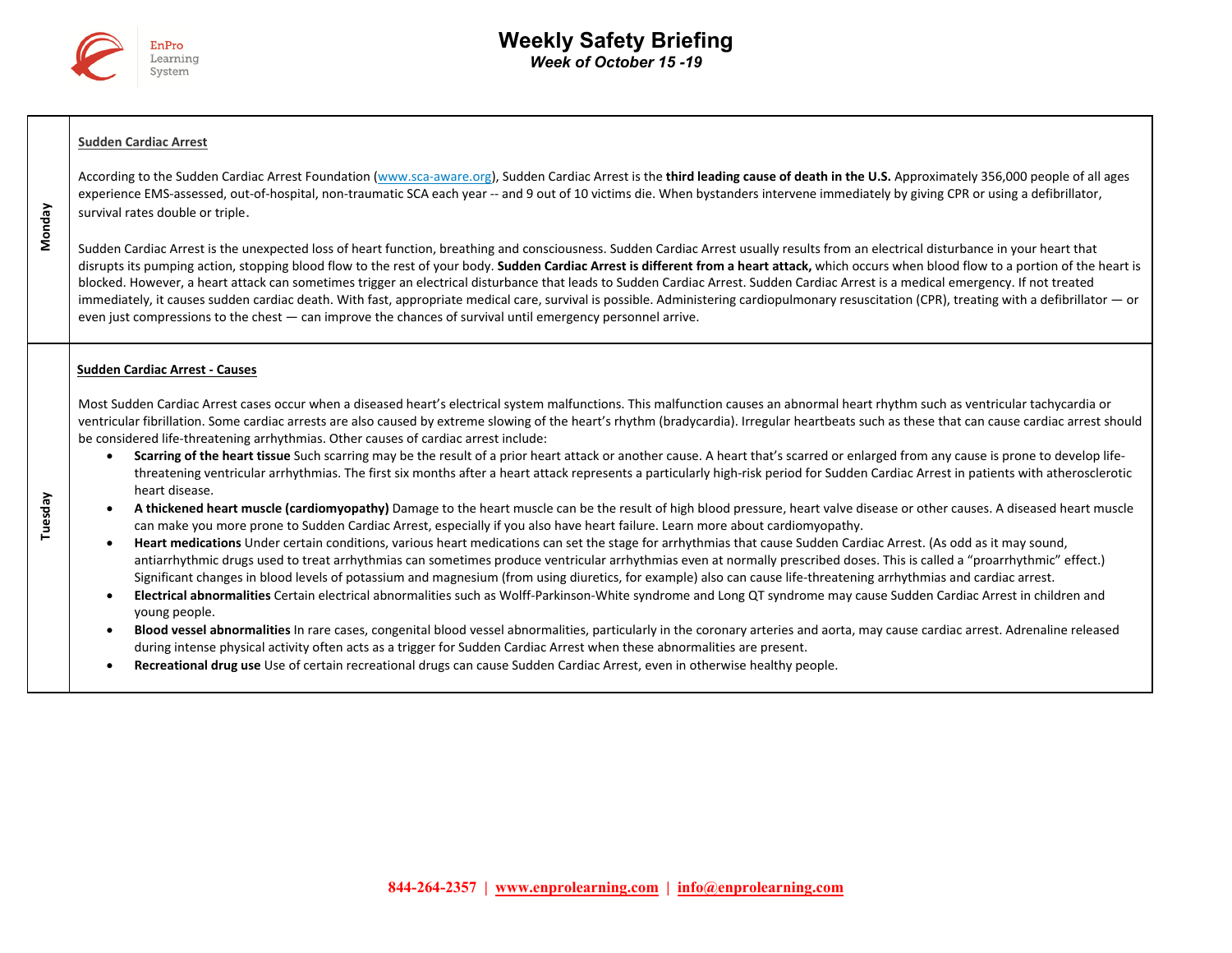

### **Sudden Cardiac Arrest ‐ Symptoms**

Sudden Cardiac Arrest symptoms are immediate and drastic and include:

- $\bullet$ Sudden collapse
- . No pulse
- . No breathing
- . Loss of consciousness

Sometimes other signs and symptoms precede Sudden Cardiac Arrest. These may include fatigue, fainting, blackouts, dizziness, chest pain, shortness of breath, weakness, palpitations or vomiting. But Sudden Cardiac Arrest often occurs with no warning.

#### **When to see a doctor**

 **Wednesday** 

Wednesday

 **Thursday** 

If you have frequent episodes of chest pain or discomfort, heart palpitations, irregular or rapid heartbeats, unexplained wheezing or shortness of breath, fainting or near fainting, or you're feeling lightheaded or dizzy, see your doctor promptly. If these symptoms are ongoing, you should call 911 or emergency medical help. When the heart stops, the lack of oxygenated blood can cause brain damage in only a few minutes. Death or permanent brain damage can occur within four to six minutes. Time is critical when you're helping an unconscious person who isn't breathing. Take immediate action.

## **Sudden Cardiac Arrest ‐ Risk Factors**

Because Sudden Cardiac Arrest is so often linked with coronary artery disease, the same factors that put you at risk of coronary artery disease may also put you at risk of Sudden Cardiac Arrest. These include:

- $\bullet$ A family history of coronary artery disease
- $\bullet$ Smoking
- . High blood pressure
- . High blood cholesterol
- $\bullet$ Obesity
- $\bullet$ Diabetes
- $\bullet$ A sedentary lifestyle
- . Drinking too much alcohol (more than two drinks a day)

Other factors that may increase your risk of Sudden Cardiac Arrest include:

- $\bullet$ A previous episode of cardiac arrest or a family history of cardiac arrest
- $\bullet$ A previous heart attack
- $\bullet$ A personal or family history of other forms of heart disease, such as heart rhythm disorders, congenital heart defects, heart failure and cardiomyopathy
- $\bullet$ Age — the incidence of Sudden Cardiac Arrest increases with age
- . Being male — men are two to three times more likely to experience Sudden Cardiac Arrest
- . Using illegal drugs, such as cocaine or amphetamines
- $\bullet$ Nutritional imbalance, such as low potassium or magnesium levels